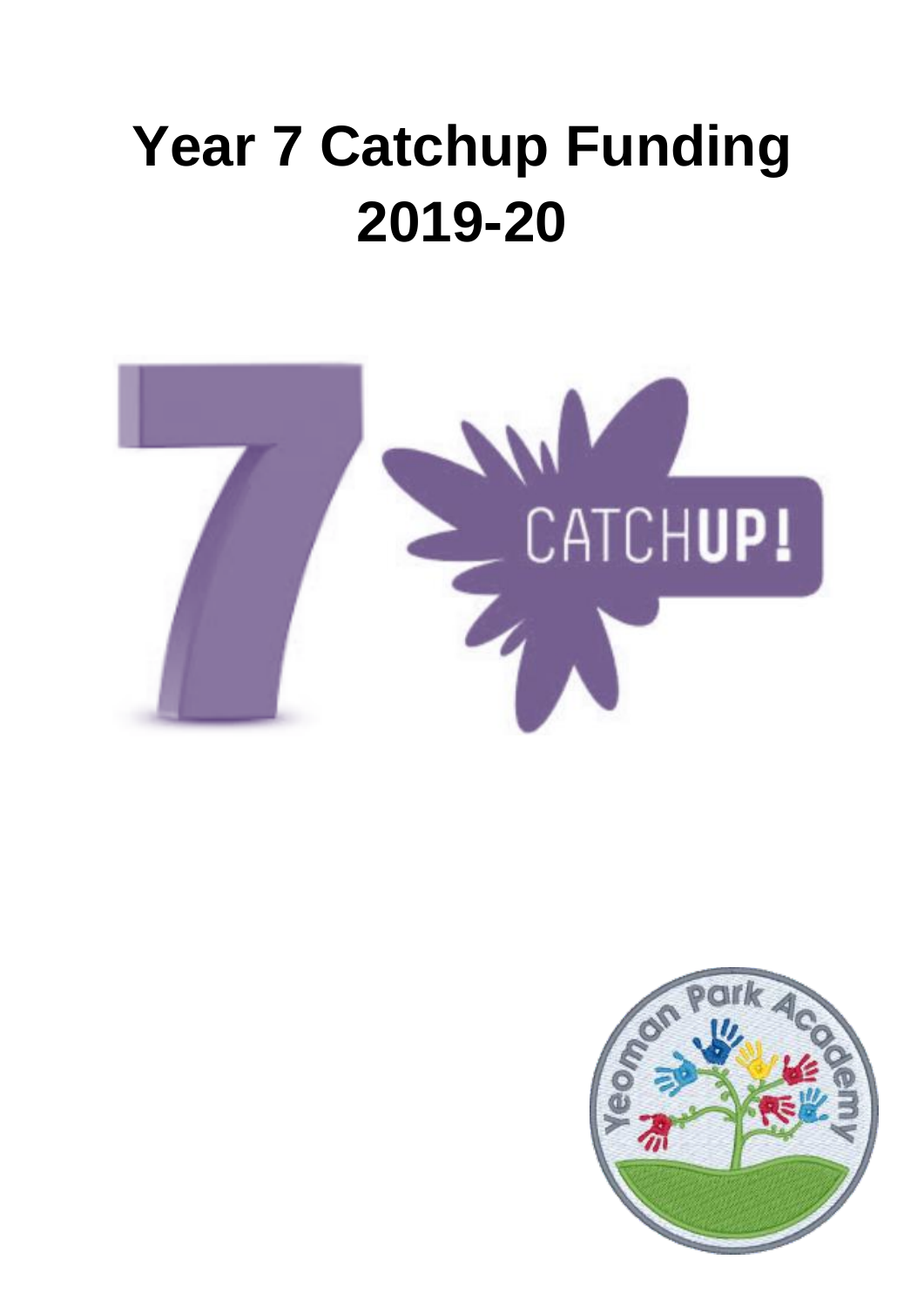## **Year 7 Catch-up Funding**

The literacy and numeracy catch-up premium gives schools additional funding to support year 7 pupils who did not achieve at least level 4 in reading and/or maths at the end of key stage 2 (KS2).

All state-funded schools with year 7 pupils receive this funding, including special schools.

## **Allocations for 2018 to 2019**

Schools receive an additional £500 for each pupil in year 7 who did not achieve at least level 4 in reading and/or mathematics at the end of KS2. There are 9 students eligible for this funding us £4500

## **What should we spend it on?**

The focus of the year's spend is to improve attainment in literacy and numeracy. To build on previous year's spends (technology and specialised resources) it was decided to enhance these using the following plan.